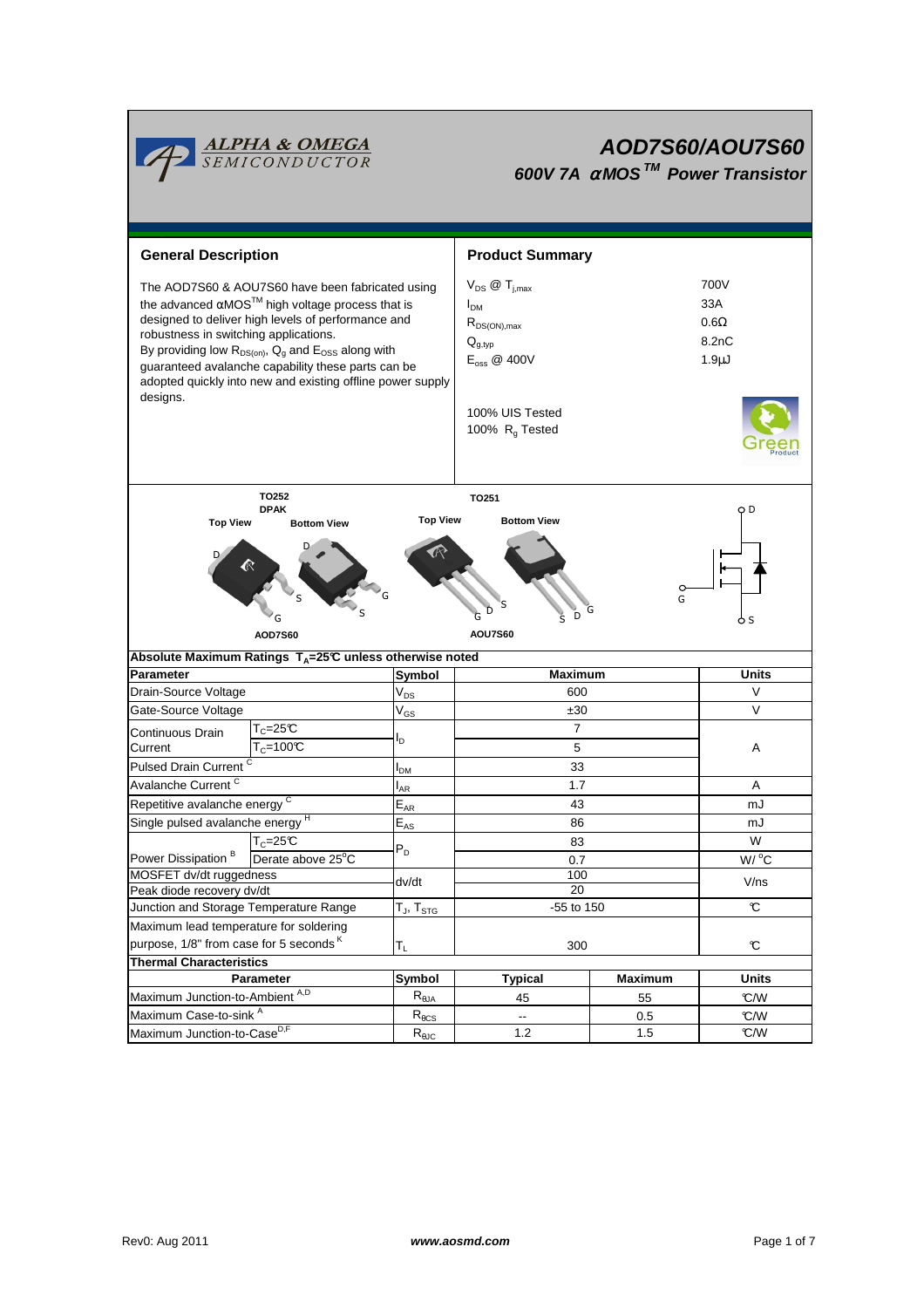

#### **Electrical Characteristics (TJ=25°C unless otherwise noted)**

| <b>Symbol</b>                         | Parameter                                                    | <b>Conditions</b>                                         | Min                      | <b>Typ</b> | Max                      | <b>Units</b> |  |  |  |
|---------------------------------------|--------------------------------------------------------------|-----------------------------------------------------------|--------------------------|------------|--------------------------|--------------|--|--|--|
| <b>STATIC PARAMETERS</b>              |                                                              |                                                           |                          |            |                          |              |  |  |  |
| BV <sub>DSS</sub>                     | Drain-Source Breakdown Voltage                               | $I_D = 250 \mu A$ , $V_{GS} = 0V$ , $T_J = 25 \text{C}$   | 600                      |            | $\blacksquare$           |              |  |  |  |
|                                       |                                                              | $I_D = 250 \mu A$ , $V_{GS} = 0V$ , T <sub>J</sub> =150°C | 650                      | 700        | $\blacksquare$           | V            |  |  |  |
| $I_{DSS}$                             | Zero Gate Voltage Drain Current                              | $V_{DS}$ =600V, $V_{GS}$ =0V                              |                          |            | 1                        |              |  |  |  |
|                                       |                                                              | $V_{DS}$ =480V, T <sub>J</sub> =150°C                     |                          | 10         |                          | μA           |  |  |  |
| $I_{GSS}$                             | Gate-Body leakage current                                    | $V_{DS} = 0V$ , $V_{GS} = \pm 30V$                        | $\overline{\phantom{a}}$ |            | ±100                     | nA           |  |  |  |
| $V_{GS(th)}$                          | Gate Threshold Voltage                                       | $V_{DS}$ =5V,I <sub>D</sub> =250µA                        | 2.7                      | 3.3        | 3.9                      | $\vee$       |  |  |  |
| $R_{DS(ON)}$                          | Static Drain-Source On-Resistance                            | $V_{GS}$ =10V, I <sub>D</sub> =3.5A, T <sub>J</sub> =25°C |                          | 0.54       | 0.6                      | Ω            |  |  |  |
|                                       |                                                              | $V_{GS}$ =10V, I <sub>D</sub> =3.5A, T <sub>J</sub> =150℃ | $\blacksquare$           | 1.48       | 1.64                     | Ω            |  |  |  |
| $\rm V_{SD}$                          | Diode Forward Voltage                                        | $I_s = 3.5A$ , $V_{GS} = 0V$ , $T_s = 25C$                | $\overline{\phantom{a}}$ | 0.82       |                          | V            |  |  |  |
| $\mathsf{I}_\mathsf{S}$               | Maximum Body-Diode Continuous Current                        |                                                           |                          |            | $\overline{7}$           | A            |  |  |  |
| $I_{SM}$                              | Maximum Body-Diode Pulsed Current <sup>C</sup>               |                                                           |                          |            | 33                       | A            |  |  |  |
|                                       | <b>DYNAMIC PARAMETERS</b>                                    |                                                           |                          |            |                          |              |  |  |  |
| $C_{\text{iss}}$                      | Input Capacitance                                            | $V_{GS}$ =0V, $V_{DS}$ =100V, f=1MHz                      |                          | 372        |                          | рF           |  |  |  |
| $\mathbf{C}_{\underline{\text{oss}}}$ | <b>Output Capacitance</b>                                    |                                                           | $\blacksquare$           | 28         | $\blacksquare$           | рF           |  |  |  |
| $C_{o(er)}$                           | Effective output capacitance, energy<br>related <sup>1</sup> | VGS=0V, $V_{DS}=0$ to 480V, f=1MHz                        |                          | 22         |                          | pF           |  |  |  |
| $C_{o(tr)}$                           | Effective output capacitance, time<br>related <sup>J</sup>   |                                                           |                          | 65         |                          | рF           |  |  |  |
| $C_{\rm rss}$                         | Reverse Transfer Capacitance                                 | VGS=0V, V <sub>DS</sub> =100V, f=1MHz                     |                          | 1.2        |                          | pF           |  |  |  |
| R <sub>g</sub>                        | Gate resistance                                              | V <sub>GS</sub> =0V, V <sub>DS</sub> =0V, f=1MHz          |                          | 17.5       |                          | Ω            |  |  |  |
|                                       | <b>SWITCHING PARAMETERS</b>                                  |                                                           |                          |            |                          |              |  |  |  |
| $\mathsf{Q}_{\mathsf{g}}$             | <b>Total Gate Charge</b>                                     |                                                           |                          | 8.2        |                          | nС           |  |  |  |
| $\mathsf{Q}_{\text{gs}}$              | Gate Source Charge                                           | $V_{GS}$ =10V, $V_{DS}$ =480V, $I_{D}$ =3.5A              | $\overline{a}$           | 2.0        | $\blacksquare$           | nC           |  |  |  |
| $\mathsf{Q}_{\text{gd}}$              | Gate Drain Charge                                            |                                                           |                          | 2.8        |                          | nC           |  |  |  |
| $t_{D(on)}$                           | Turn-On DelayTime                                            |                                                           |                          | 19         |                          | ns           |  |  |  |
| $\mathsf{t}_{\mathsf{r}}$             | Turn-On Rise Time                                            | $V_{GS}$ =10V, $V_{DS}$ =400V, $I_{D}$ =3.5A,             | $\overline{\phantom{a}}$ | 13         | $\overline{\phantom{a}}$ | ns           |  |  |  |
| $t_{D(off)}$                          | Turn-Off DelayTime                                           | $R_G = 25\Omega$                                          | $\overline{a}$           | 50         | $\overline{\phantom{a}}$ | ns           |  |  |  |
| $\mathbf{t}_\text{f}$                 | Turn-Off Fall Time                                           |                                                           |                          | 15         | $\overline{a}$           | ns           |  |  |  |
| $\mathfrak{t}_{\text{rr}}$            | Body Diode Reverse Recovery Time                             | $I_F = 3.5A$ , dl/dt=100A/ $\mu$ s, V <sub>DS</sub> =400V |                          | 198        | $\overline{\phantom{a}}$ | ns           |  |  |  |
| $I_{rm}$                              | Peak Reverse Recovery Current                                | $I_F = 3.5A$ , dl/dt=100A/ $\mu$ s, V <sub>DS</sub> =400V |                          | 18         |                          | Α            |  |  |  |
| $Q_{rr}$                              | Body Diode Reverse Recovery Charge                           | $I_F = 3.5A$ , dl/dt=100A/ $\mu$ s, V <sub>DS</sub> =400V | $\blacksquare$           | 2.4        |                          | $\mu$ C      |  |  |  |

A. The value of R<sub>θJA</sub> is measured with the device in a still air environment with T<sub>A</sub>=25°C.

B. The power dissipation P<sub>D</sub> is based on T<sub>J(MAX)</sub>=150°C, using junction-to-case thermal resistance, and is more useful in setting the upper dissipation limit for cases where additional heatsinking is used.

C. Repetitive rating, pulse width limited by junction temperature T<sub>J(MAX)</sub>=150°C, Ratings are based on low frequency and duty cycles to keep initial T<sub>J</sub>  $=25C$ .

D. The R  $_{\text{BJA}}$  is the sum of the thermal impedance from junction to case R  $_{\text{BJC}}$  and case to ambient.

E. The static characteristics in Figures 1 to 6 are obtained using <300 µs pulses, duty cycle 0.5% max.

F. These curves are based on the junction-to-case thermal impedance which is measured with the device mounted to a large heatsink, assuming a maximum junction temperature of  $T_{J(MAX)}$ =150°C. The SOA curve provides a single pulse ratin g.

G. These tests are performed with the device mounted on 1 in<sup>2</sup> FR-4 board with 2oz. Copper, in a still air environment with T<sub>A</sub>=25°C.

H. L=60mH,  $I_{AS}$ =1.7A,  $V_{DD}$ =150V, Starting T<sub>J</sub>=25°C

I.  $C_{o(ef)}$  is a fixed capacitance that gives the same stored energy as  $C_{oss}$  while  $V_{DS}$  is rising from 0 to 80%  $V_{IBR)DSS}$ .

J.  $C_{o(tr)}$  is a fixed capacitance that gives the same charging time as  $C_{oss}$  while  $V_{DS}$  is rising from 0 to 80%  $V_{(BR)DSS}$ .

K. Wave soldering only allowed at leads.

THIS PRODUCT HAS BEEN DESIGNED AND QUALIFIED FOR THE CONSUMER MARKET. APPLICATIONS OR USES AS CRITICAL

COMPONENTS IN LIFE SUPPORT DEVICES OR SYSTEMS ARE NOT AUTHORIZED. AOS DOES NOT ASSUME ANY LIABILITY ARISING

OUT OF SUCH APPLICATIONS OR USES OF ITS PRODUCTS. AOS RESERVES THE RIGHT TO IMPROVE PRODUCT DESIGN,

FUNCTIONS AND RELIABILITY WITHOUT NOTICE.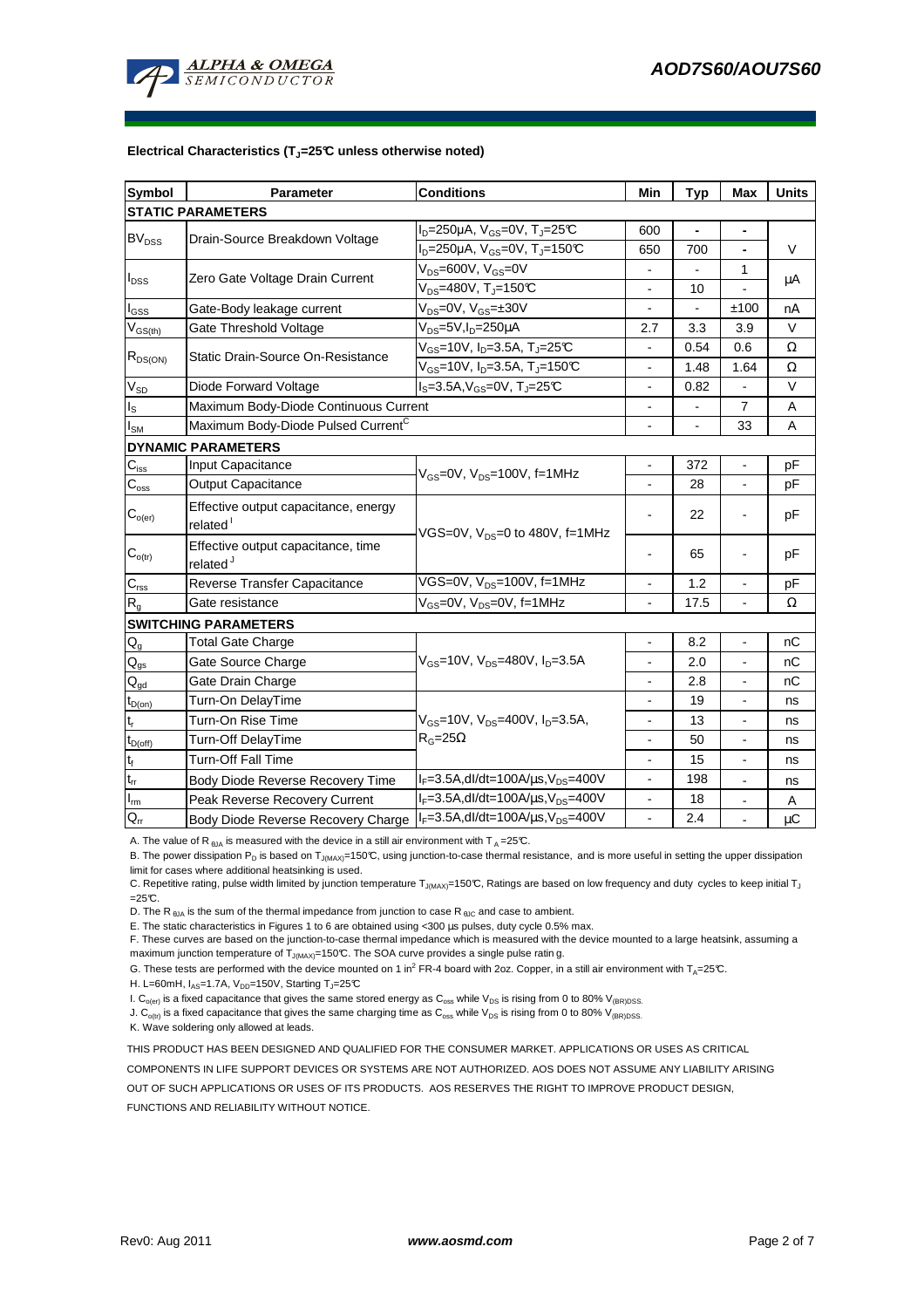

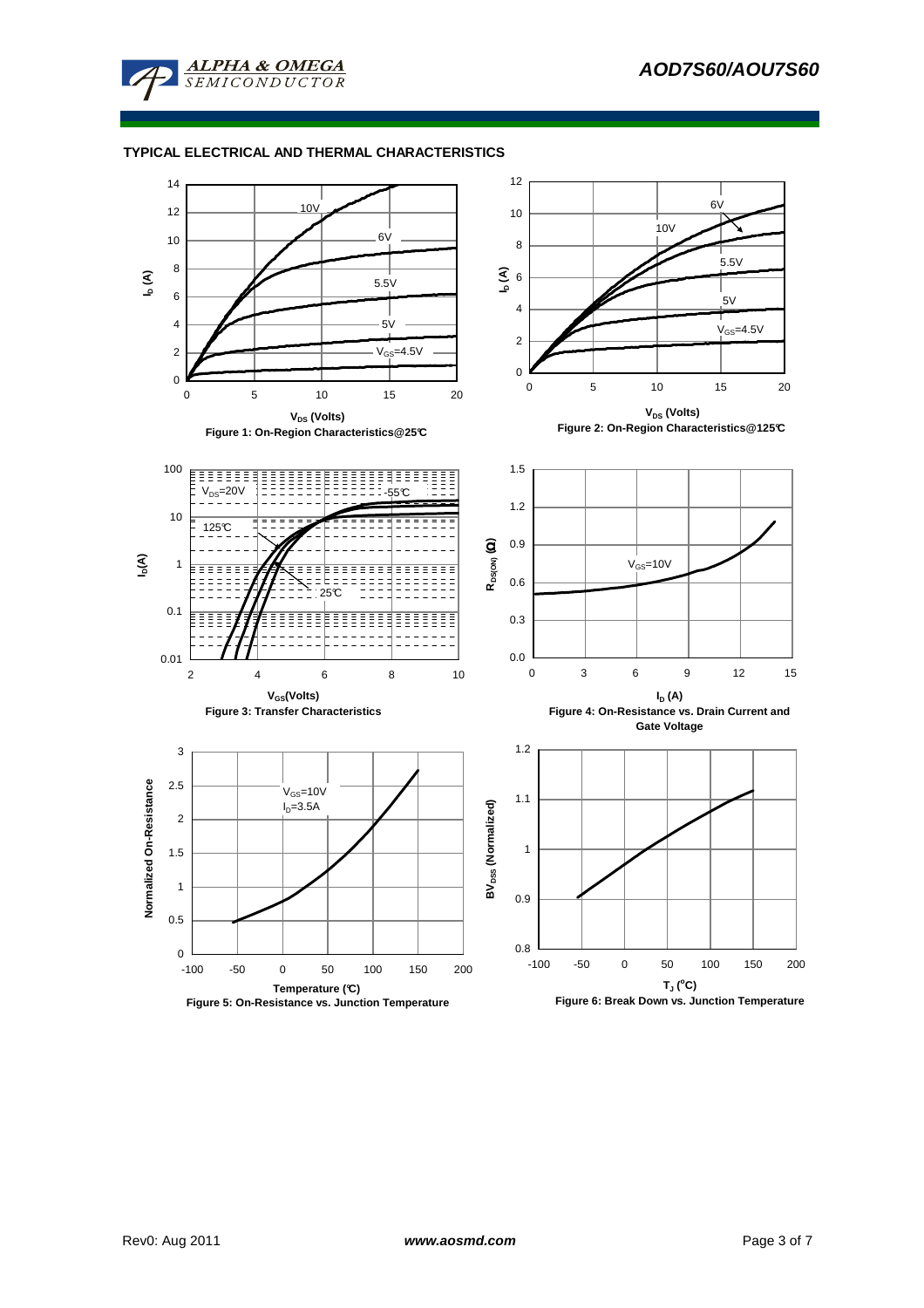

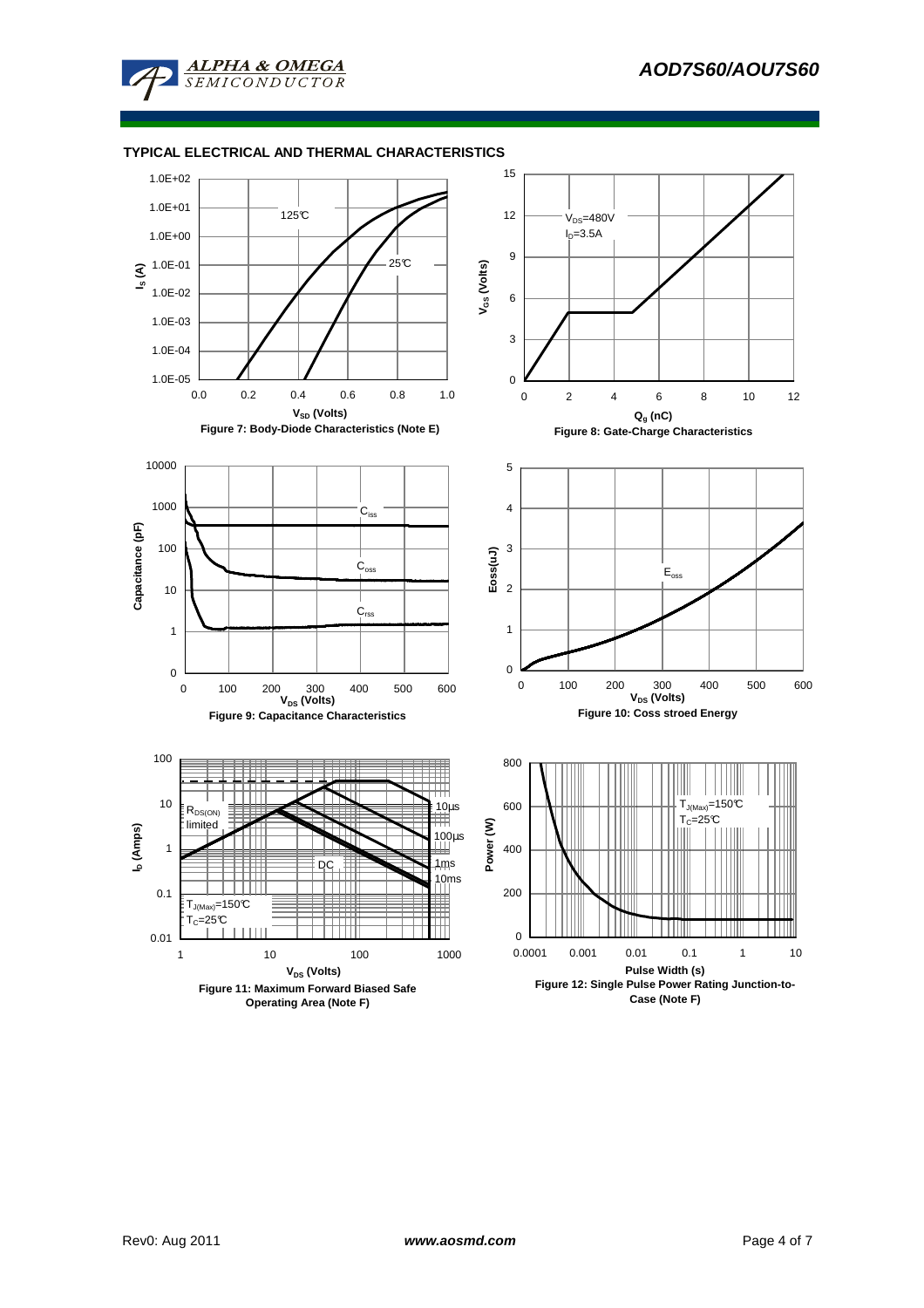





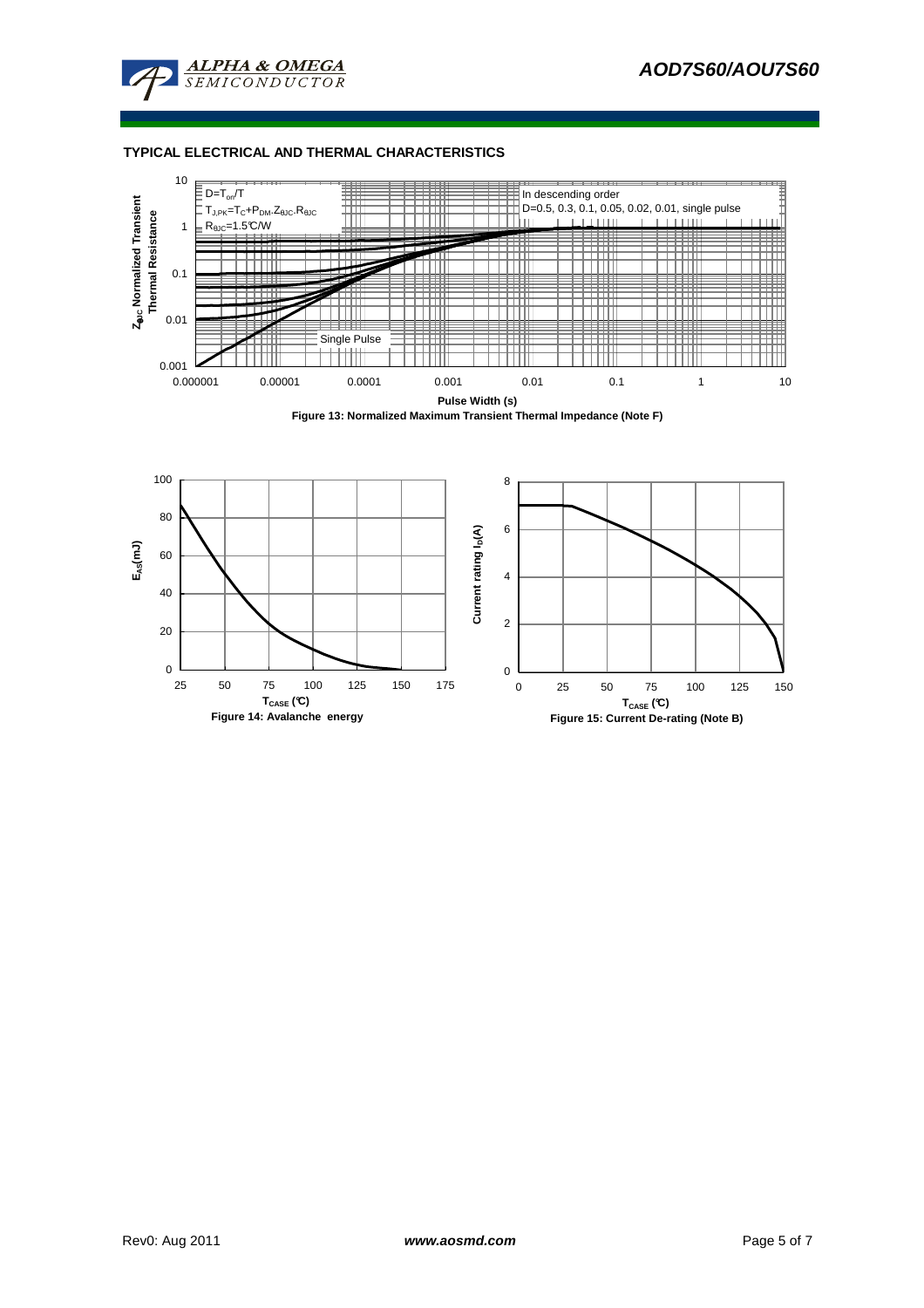